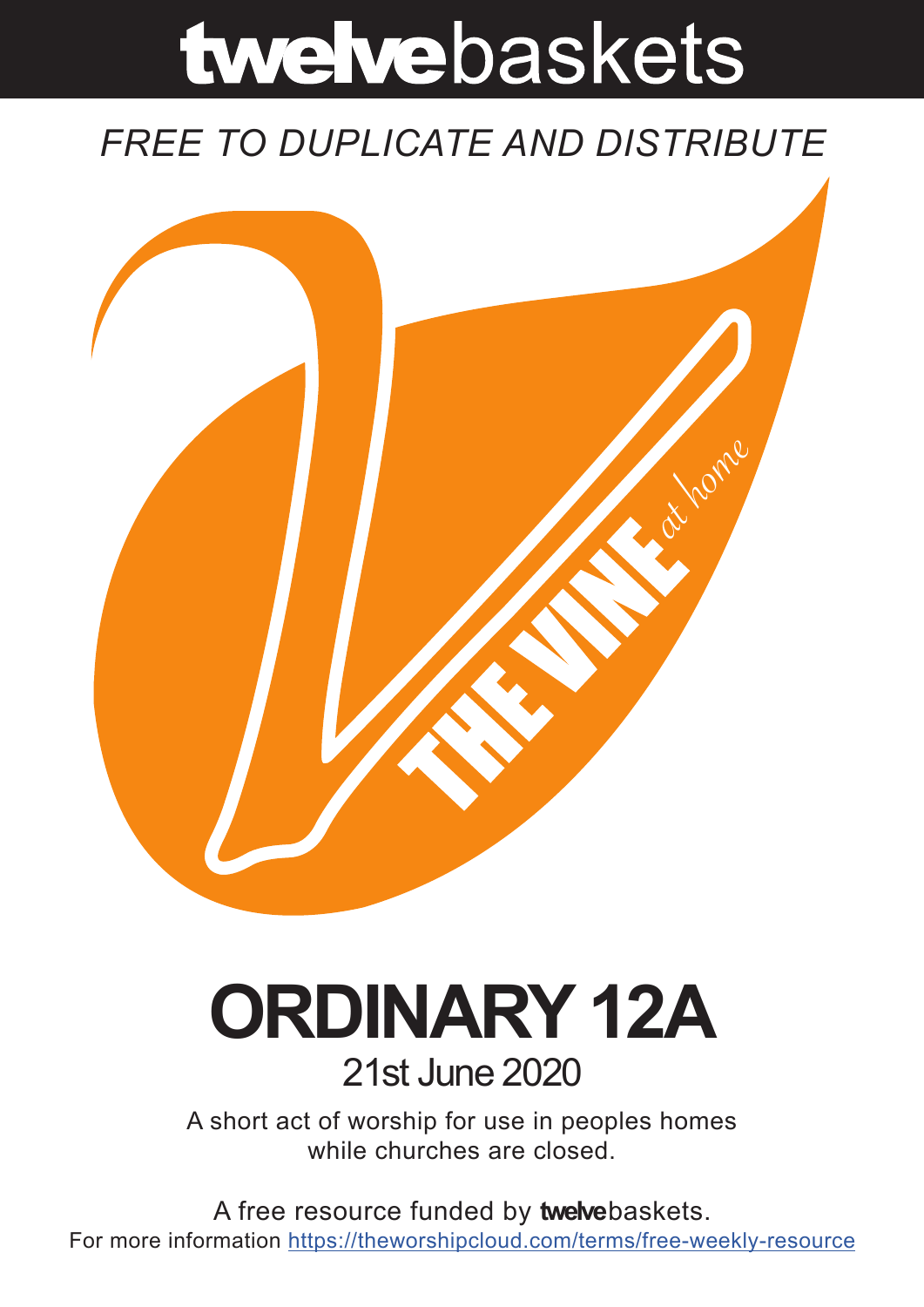#### **Call to worship**

<span id="page-1-2"></span>Here we are Lord, worshiping you. Come amongst us, God of all grace, by your Spirit – the Spirit that moves and inspires each of us. Come and transform us, as we worship. Amen[.1](#page-1-0)

**Hymn** - 706 STF – Longing for light, we wait in darkness - [YouTube](https://www.youtube.com/watch?v=lv-geQAh5n4)

#### **Opening Prayers**

Loving and gracious God, we rejoice to know your presence with us at all times and in all places;

When we feel needy, you hear us and answer us. When we feel threatened, you hear us and answer us. When we cry out to you, you hear us and answer us.

Loving and gracious God, you are good, abounding in steadfast love to all who call on you;

When we have gone astray, you love us and forgive us. When we have messed up, you love us and forgive us. When we have followed our own desires, you love us and forgive us.

Loving and gracious God, your love for us knows no bounds, for you even came amongst us in Jesus to share our life;

<span id="page-1-3"></span>We turn our hearts and minds to worship you, receive our love. We sense your transforming power at work in our lives, receive our love. We long to be filled with your Spirit and become more like you, receive our love.

Loving and gracious God, we worship you today. Amen.<sup>2</sup>

#### **We say The Lord's Prayer**

#### **Readings:**

Genesis 21: 8-21 - [Click for Reading](https://www.biblegateway.com/passage/?search=Genesis+21:+8-21&version=NRSV) Romans 6: 1b-11 - [Click for Reading](https://www.biblegateway.com/passage/?search=Romans+6:+1b-11&version=NRSV) Matthew 10: 24-39 - [Click for Reading](https://www.biblegateway.com/passage/?search=Matthew+10:+24-39&version=NRSV)

<span id="page-1-0"></span><sup>&</sup>lt;sup>[1](#page-1-2)</sup> Call to worship by Tim Baker

<span id="page-1-1"></span><sup>&</sup>lt;sup>[2](#page-1-3)</sup> Opening prayers written by Jill Baker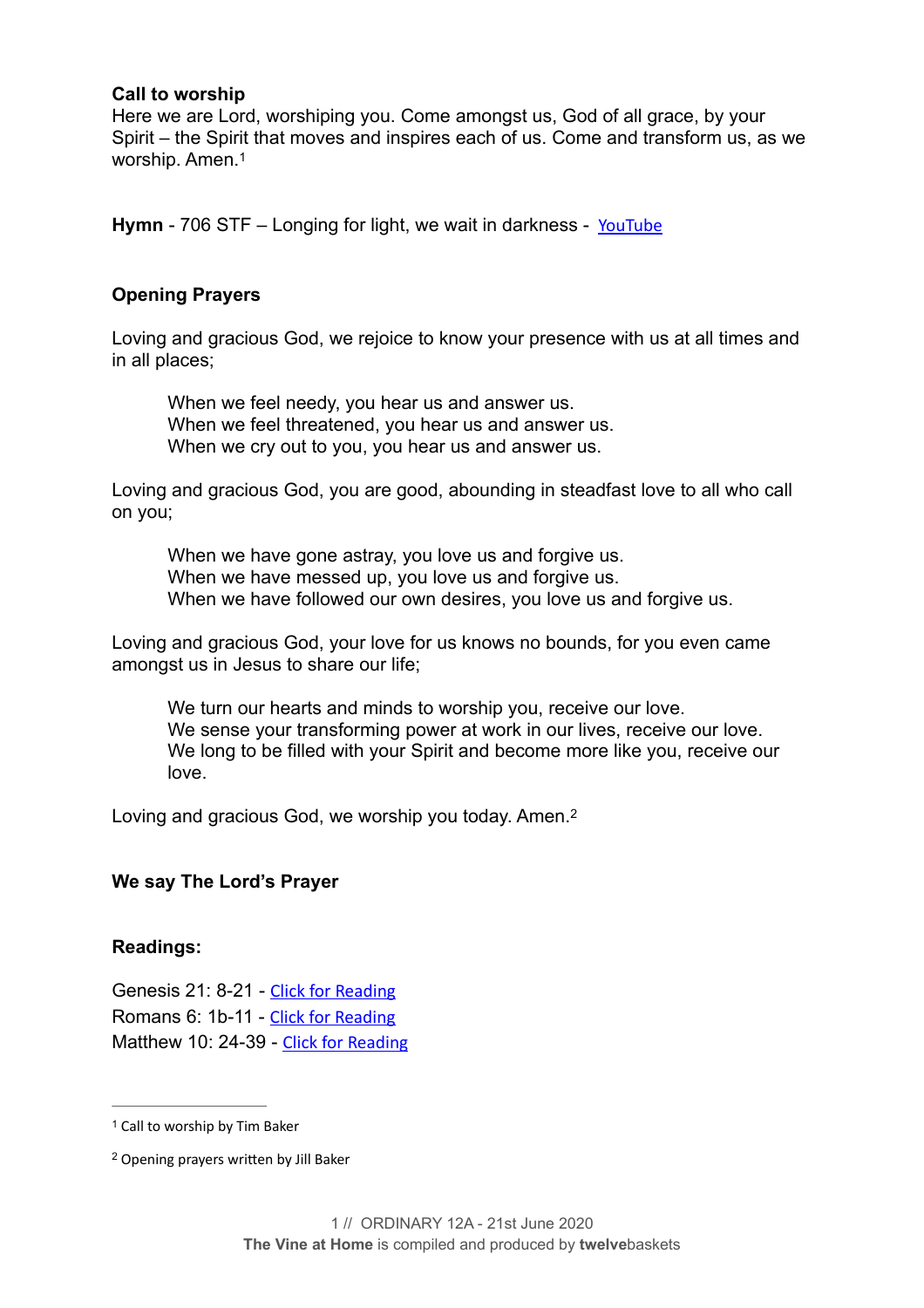#### **Reflections on the readings**

There may have been times when you have felt badly treated – by family, friends, colleagues, teachers and, let us be honest, people in church. Perhaps these experiences feel even worse when you have tried to do what you thought was the right thing, or when the situation was unjust because of the power dynamics at play. Also, some experiences may have been downright abusive.

The varied stories in the Bible can sometimes be helpful to us because they reflect the full spectrum of our human experience. Hagar is a foreign slave and was unable to have children. Then Sarah does have a child, and Hagar and her son Ishmael are kicked out of community and into the wilderness – effectively to die.

On the face of it, this is a story that raises questions about power and jealousy. About how we treat foreigners, women (it had to be Sarah and not Abraham who could not have children) and people of different social status. It is a story of apparent exclusion. Over recent weeks people have experienced social exclusion and isolation because of Covid-19. It is sadly those already socially and economically disadvantaged who have perhaps suffered the most.

Yet, in recent weeks we have also perhaps re-evaluated how we think about, and act towards, people doing relatively low paid jobs. We have a newfound appreciation for refuse collectors, shop workers, delivery drivers, carers and, of course, nurses. God was able to act and offer hope and salvation even through the negative human emotions and behaviour that led to Hagar and Ishmael being banished. Maybe too, we can see God at work even through the suffering and grief of Coronavirus as we learn in a deeper way what it is to value and care for others.

Saint Paul too, in his letter to the Christian community in Rome, reminds us that we are people of hope and transformation, even amid suffering and death, because of the resurrection of Jesus. Yes, this speaks ultimately of eternal life but also of transformation and hope here and now; of how we can "walk in newness of life'. We have had to find new ways of living through lockdown and so may we continue to offer transformation and hope to others through our actions and words as we seek to live as disciples of the risen Jesus.

In the gospel reading, Jesus gives us challenging words. The story of Hagar and the reading from Romans speak of God's faithfulness and, therefore, of hope. Yet here is Jesus talking about conflict. Could it be Jesus is underlining the choice each of us have if we are serious about being his disciples? Are willing to speak and act for transformation and hope, for peace and justice even if it brings us into conflict with others, even with our nearest and dearest? Are we willing to risk putting ourselves into a situation of being rejected in order to be faithful to what we understand to be the good news of Jesus? If we are then, perhaps, we might find ourselves needing to come full circle back to the cry of Hagar that our hope is in God alone. And the good news is, these stories show us that we are not alone. God is with us now and eternally.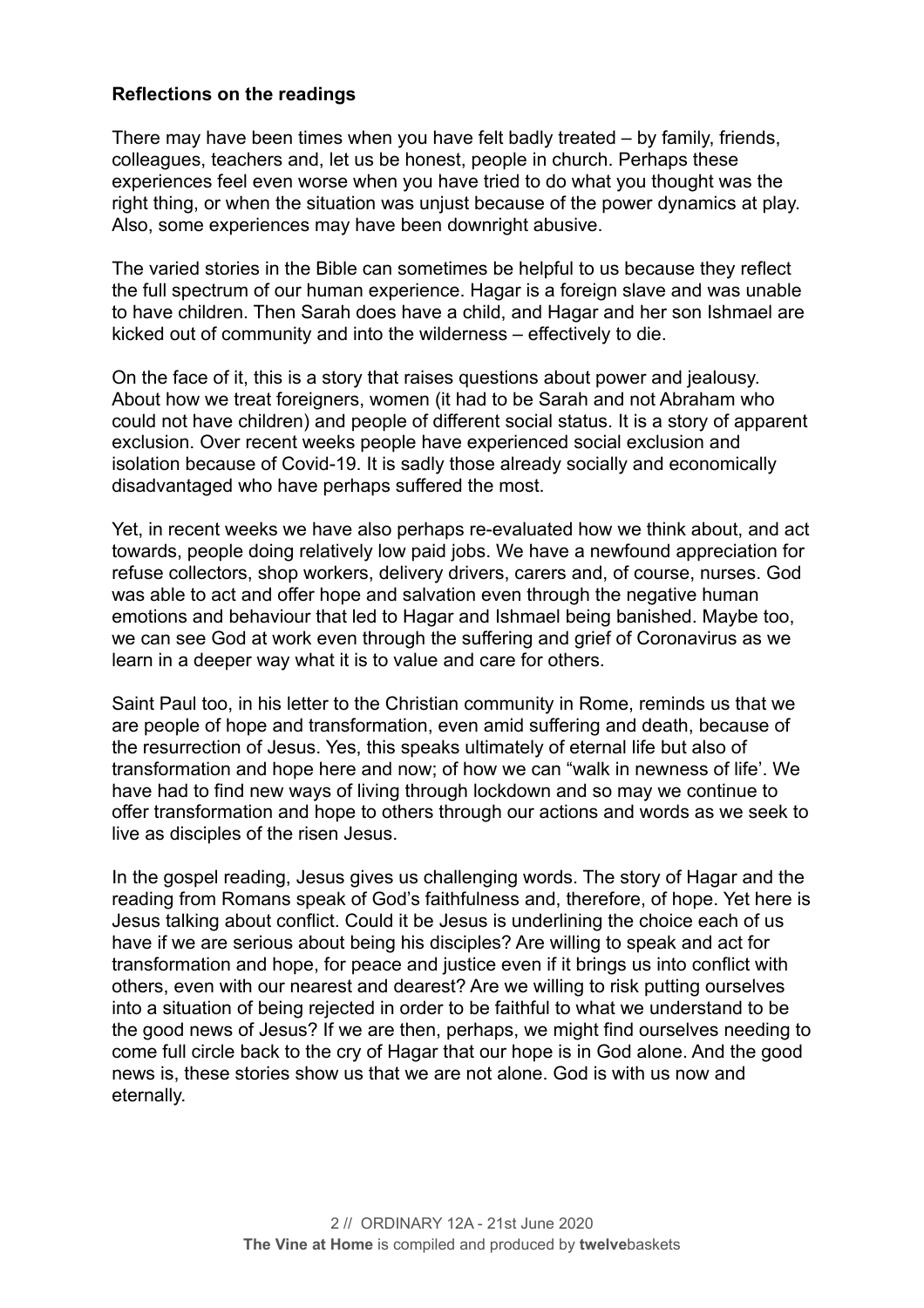Like the words of Jesus, maybe this pandemic underlines the choice we have as disciples to continue to speak and act for transformation and hope, and a world that values and cares for others – especially the most disadvantaged – even when this risks putting our values into conflict with ones which can't wait for a return to the status quo.

So, what do we choose?

A short spoken-word piece to finish:

Cast down Locked down My cry against violence Screaming into silence

Yet on the wind, an echo's return A still small voice that yearns to be heard Love's faithfulness for those we thought worthless Solidarity against injustice

An invitation to something new A choice given to me and you It's in what we say and what we do

For the transformation Of the desolation Is the resurrection

So, what do we choose? Who will we include – Here and now as well as above?

<span id="page-3-1"></span>Choose love – it is the best of us Choose love – because it first chose us[.3](#page-3-0)

#### **Prayers of intercession**

We live in a world where price is often confused with value; as we bring our prayers for others today, we hold in our minds those on whom little value is sometimes placed, knowing that God's love for each one is immense:

Holy God, gentle and strong God, we pray today for babies and small children; those who live near to us, those who live far away in lands torn apart by war or famine, those who are sick…

Lord, graciously hear us.

<span id="page-3-0"></span><sup>&</sup>lt;sup>[3](#page-3-1)</sup> Reflection written by James Morley